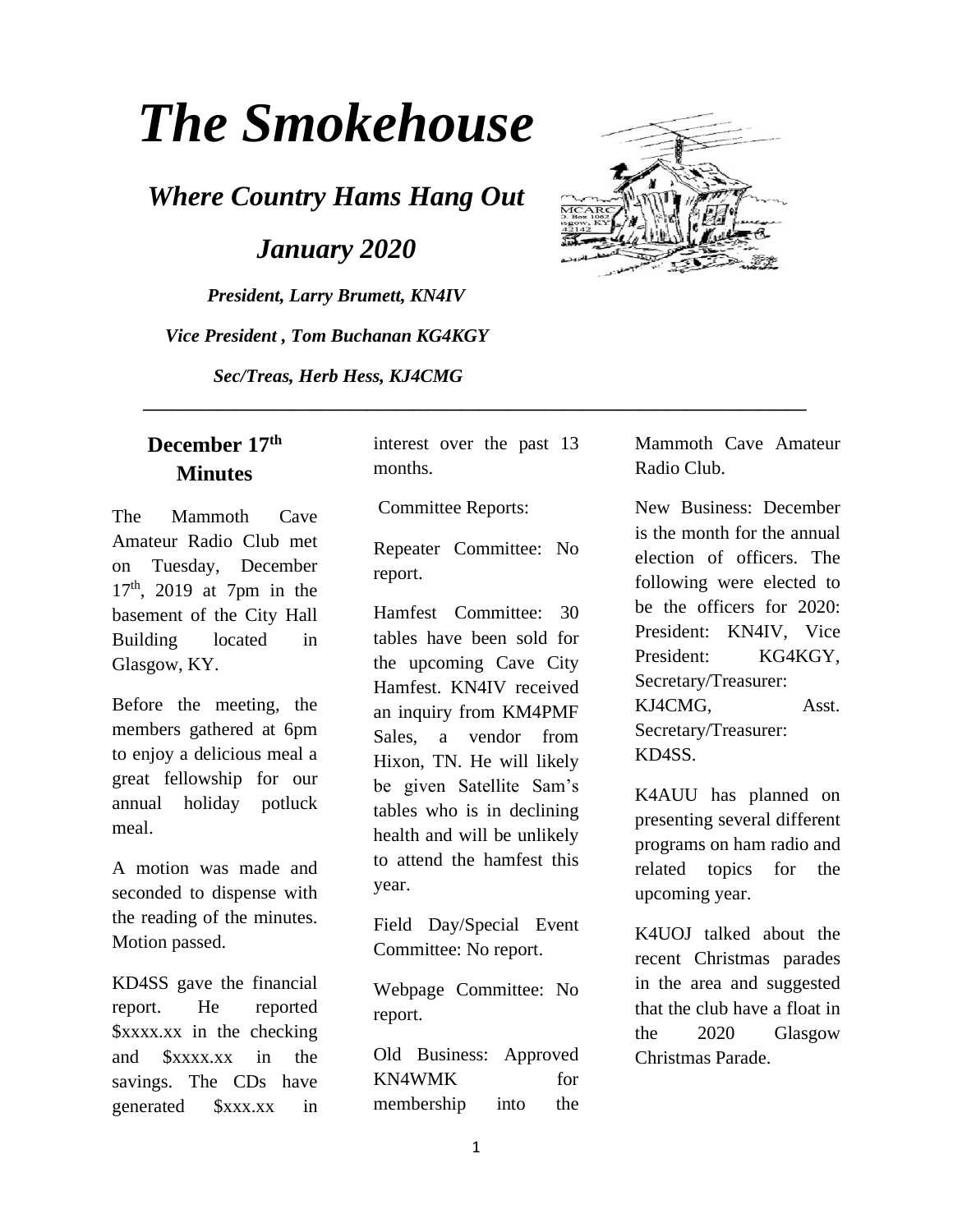A discussion ensued about needing Net Control Operators for the nightly nets. KE4AIE volunteered to take over the Tuesday night net with KC4RGE's upcoming retirement in January. K4AUU will be the alternate if needed.

KY Phone Net has been having issues with the frequency they have been using the past and will be trying to have their HF nets on 3.874 or 3.810

The Old Kentucky Hams winter meeting will be on Saturday, January  $25<sup>th</sup>$ , 2020 at 6pm at the Rafferty's in Bowling Green, KY.

KJ4CMG was named the 2019 Spirit of Amateur Radio award winner.

The Santa Net will be on 3.916 at 5pm nightly through December  $24<sup>th</sup>$ , 2019.

No further business to come before the club members, a motion was made a seconded to adjourn. Motion passed. The meeting was adjourned at 7:40pm. There were 32 members and 4 guests present for the

December potluck and meeting.



## **Volunteer Monitor Program Coordinator Looking Forward to a Positive 2020**

In a holiday season message to ARRL leadership and to members of the new ARRL Volunteer Monitor program, its coordinator, Riley Hollingsworth, K4ZDH, expressed his gratitude to all involved for their contributions to getting the program off to a solid start in January.

"It will be a good year," Hollingsworth said. "We will have fun, you will enjoy it more than you probably think, and thanks to the talent and generosity of one of our VMs — a computer program will make your reporting *much* easier (there will be no need for bi-monthly reports!)," he wrote. "This is our opportunity to help amateur radio last another hundred years and to pay forward this wonderful avocation that joyfully occupies our lives. This could be our legacy if we do it with all the energy

and devotion that characterized the Official Observer (OO) program for decades."

Hollingsworth said the success of the OO program convinced the FCC to trust ARRL with the responsibilities now to be taken up by the Volunteer Monitor program.

"Those of you who are former OOs have an extra reason to be proud, and amateur radio is grateful to you more than you will ever know," Hollingsworth concluded. "Thank you. It will be a privilege to work with you this new year."



## **FCC Amending Amateur Radio RF Exposure Safety Rules**

The FCC is amending its Part 97 Amateur Service rules relating to RF exposure safety. In a **[lengthy document](https://docs.fcc.gov/public/attachments/FCC-19-126A1.pdf)** in ET Docket 19-226 released on December 4 that addresses a broad range of RF safety issues, the FCC said current amateur radio RF exposure safety limits will remain unchanged, but that the amateur-specific exemption from having to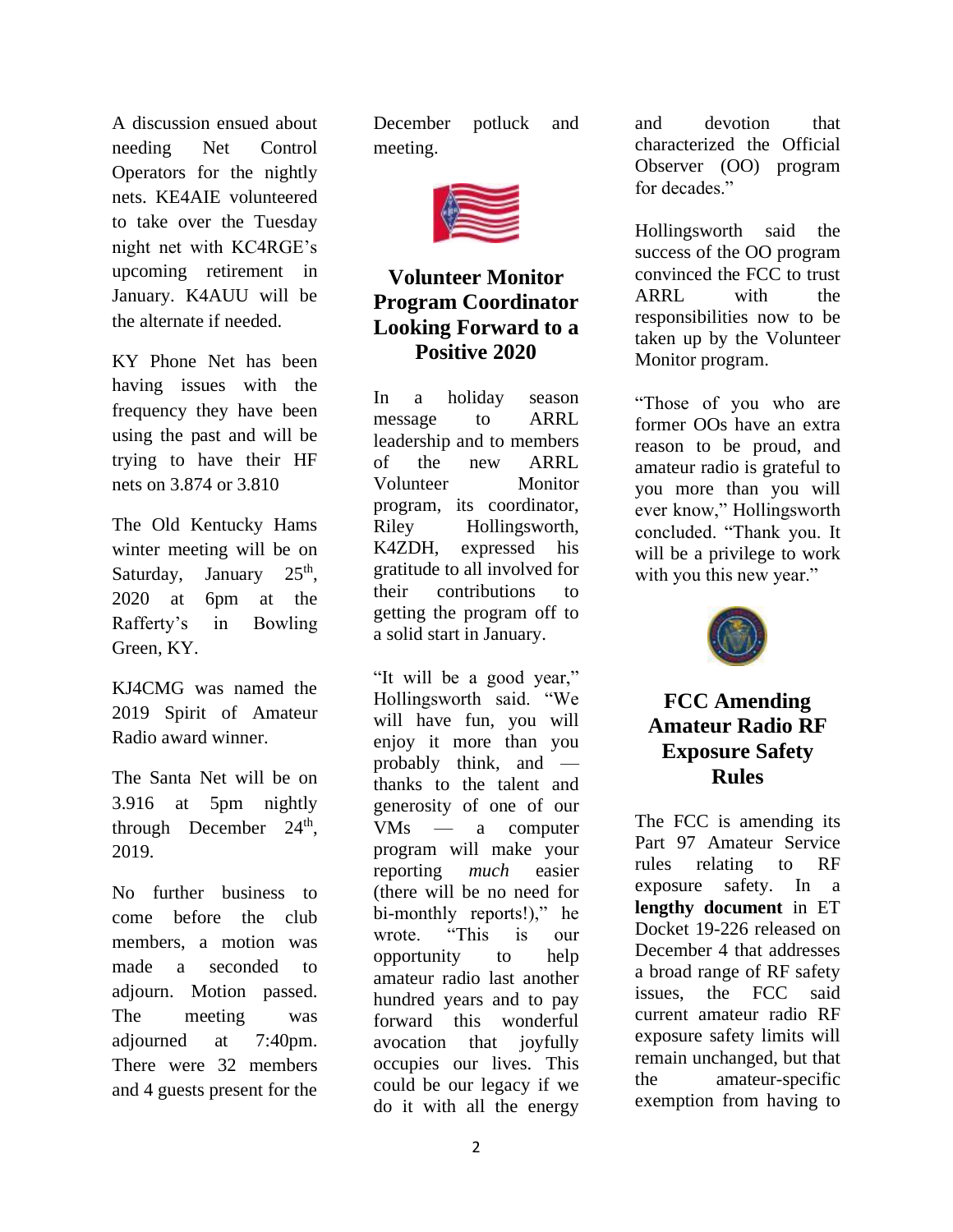conduct an RF exposure evaluation will be replaced by the FCC's general exemption criteria. Radio amateurs have always had to comply with RF exposure limits, but certain stations have been exempt from having to conduct evaluations based only upon power and frequency. The Commission indicated that by and large, if an RF source was "categorically excluded" from routine evaluation under the old rules, it will most likely still be exempt under the new rules, which are expected to take effect in the next couple of months.

"For applicants and licensees in the Amateur Radio Service, we substitute our general exemption criteria for the specific exemption from routine evaluation based on power alone in Section  $97.13(c)(1)$  and specify the use of occupational/controlled limits for amateurs where appropriate," the FCC said.

"The sky is not falling here," ARRL Lab Manager Ed Hare, W1RFI, commented. "The major aspects of the rules will not impose major new burdens on the Amateur Radio Service. As in all regulatory matters, though, the devil may be in the

details, so the ARRL technical staff, legal staff, and the experts on the ARRL RF Safety Committee are carefully evaluating this FCC document."

Under the revised Section 97.13(c)(1), "In lieu of evaluation with the general population/uncontrolled exposure limits, amateur licensees may evaluate their operation with respect to members of his or her immediate household using the occupational/controlled exposure limits in Section 1.1310, provided appropriate training and information has been accessed by the amateur licensee and members of his/her household," the amended rule says.

"RF exposure of other nearby persons who are not members of the amateur licensee's household must be evaluated with respect to the general population/uncontrolled exposure limits. Appropriate methodologies and guidance for evaluating Amateur Radio Service operation is described in the Office of Engineering and Technology (OET) **[Bulletin 65, Supplement](https://transition.fcc.gov/bureaus/oet/info/documents/bulletins/oet65/oet65b.pdf)  [B](https://transition.fcc.gov/bureaus/oet/info/documents/bulletins/oet65/oet65b.pdf)**," the revised rule concludes.

The FCC said it was not persuaded by ARRL's argument in its comments that the routine evaluation exemption for amateur radio stations operating below a certain power threshold should be maintained. "Amateur radio licensees operate a variety of installations of different size, power, and frequency, which can be located in close proximity to people, giving rise to various RF exposure concerns," the FCC noted.

In a meeting with FCC OET Chief Julius Knapp and senior staff in early November, ARRL asked the FCC to make available on the internet a calculator to facilitate making the correct calculations the rules require. ARRL said that would be preferable to unofficial third-party calculators, the results from which might not be accorded the same degree of deference in local disputes. Several software programs were suggested as models.

The FCC did not single out amateur radio in drafting its latest RF exposure rules. The rules affect multiple services, and exemptions for many other services were also deleted as part of a broader policy driven by a proliferation of